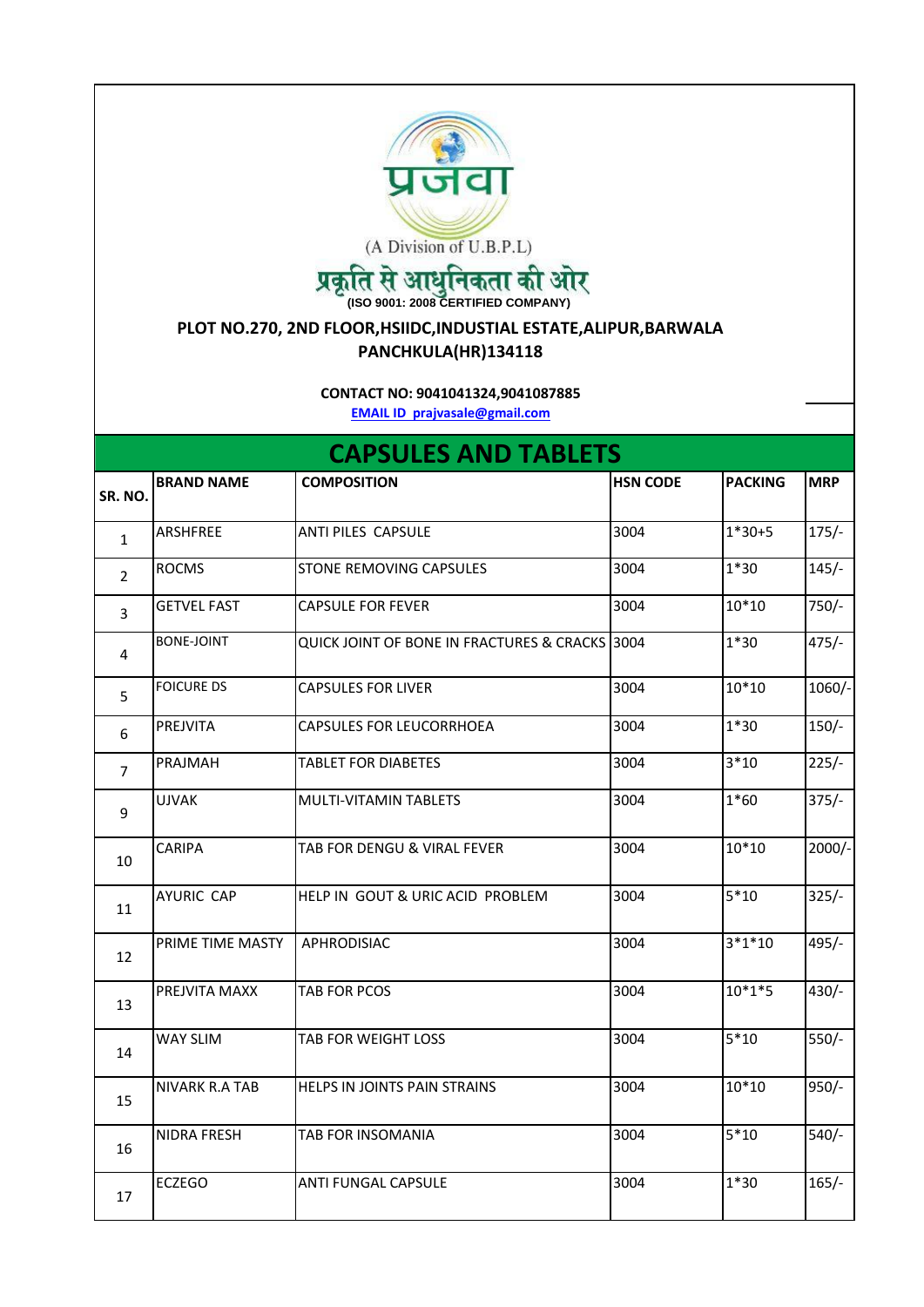| 18          | <b>NIVARK</b>           | EFFECTIVE PAIN RELIVER CAP       | 3004            | $1*30$                       | $250/-$    |  |  |
|-------------|-------------------------|----------------------------------|-----------------|------------------------------|------------|--|--|
|             |                         | <b>SYRUPS AND SUSPENSIONS</b>    |                 |                              |            |  |  |
| SR. NO.     | <b>BRAND NAME</b>       | <b>COMPOSITION</b>               | <b>HSN CODE</b> | <b>PACKING</b>               | <b>MRP</b> |  |  |
| 19          | <b>KAFREE</b>           | <b>COUGH LINCTUS</b>             | 3004            | 100ML                        | $75/-$     |  |  |
| 20          | THE COOL HERB           | ANTACID (CARDAMUM FLAVOUR)       | 3004            | 170ML                        | $80/-$     |  |  |
| 21          | <b>ROCMS</b>            | <b>STONE REMOVING SYRUP</b>      | 3004            | 300ML                        | $145/-$    |  |  |
| 22          | PRAJMAH                 | NEEM, KARELA, JAMMUN JUICE       | 3004            | 450ML                        | $250/-$    |  |  |
| 23          | <b>FOICURE</b>          | <b>LIVER TONIC</b>               | 3004            | 200ML                        | $95/-$     |  |  |
| 24          | <b>FOICURE-Z</b>        | LIVER & ENZYME SYP               | 3004            | 200ML                        | $135/-$    |  |  |
| 25          | <b>BERSKA</b>           | <b>MEMORY TONIC</b>              | 3004            | 200ML                        | $115/-$    |  |  |
| 26          | PREJVITA                | UTERINE TONIC                    | 3004            | 200ML                        | $110/-$    |  |  |
| 27          | PREJVITA-COMBO<br>KIT   | <b>UTERINE TONIC+ CAP</b>        | 3004            | 450ML+30C 600/-<br>AP        |            |  |  |
| 28          | PREJVITA-PURE           | <b>BLOOD PURIFIER</b>            | 3004            | 200ML                        | $125/-$    |  |  |
| 29          | <b>IRON GLOW</b>        | <b>IRON TONIC</b>                | 3004            | 200ML                        | $125/-$    |  |  |
| 30          | <b>UJVAK</b>            | MULTI-VITAMIN SYP                | 3004            | 200ML                        | 98/        |  |  |
| 31          | <b>ROZSAFA</b>          | <b>LAXATIVE SYP</b>              | 3004            | 100ML                        | $65/-$     |  |  |
| 32          | PRAJVA NONI RAS         | ANTIOXIDANT                      | 3004            | 450ML                        | 490/-      |  |  |
| 33          | <b>JIVANTIKA SYRUP</b>  | IMMUNITY BOOSTER SYRUP           | 3004            | 450ML                        | $350/-$    |  |  |
| 34          | <b>SHUDA VARDAK</b>     | APETIZER                         | 3004            | 200ML                        | $115/-$    |  |  |
| <b>OILS</b> |                         |                                  |                 |                              |            |  |  |
| SR. NO.     | <b>BRAND NAME</b>       | <b>COMPOSITION</b>               | <b>HSN CODE</b> | <b>PACKING</b>               | <b>MRP</b> |  |  |
| 35          | <b>NIVARK</b>           | <b>AYURVEDIC PAIN RELIEF OIL</b> | 3004            | 50ML                         | $85/-$     |  |  |
| 36          | <b>NIVARK</b>           | <b>AYURVEDIC PAIN RELIEF OIL</b> | 3004            | 100ML                        | $125/-$    |  |  |
| 37          | <b>NIVARK COMBO KIT</b> | PAIN RELIEF OIL+CAP              | 3004            | 100ML+30C 350/-<br><b>AP</b> |            |  |  |
| 38          | <b>KESH SAUNDARYA</b>   | <b>AYURVEDIC HAIR OIL</b>        | 3004            | 100ML                        | $175/-$    |  |  |
|             |                         | <b>CREAMS &amp; OINTMENTS</b>    |                 |                              |            |  |  |
| SR. NO.     | <b>BRAND NAME</b>       | <b>COMPOSITION</b>               | <b>HSN CODE</b> | <b>PACKING</b>               | <b>MRP</b> |  |  |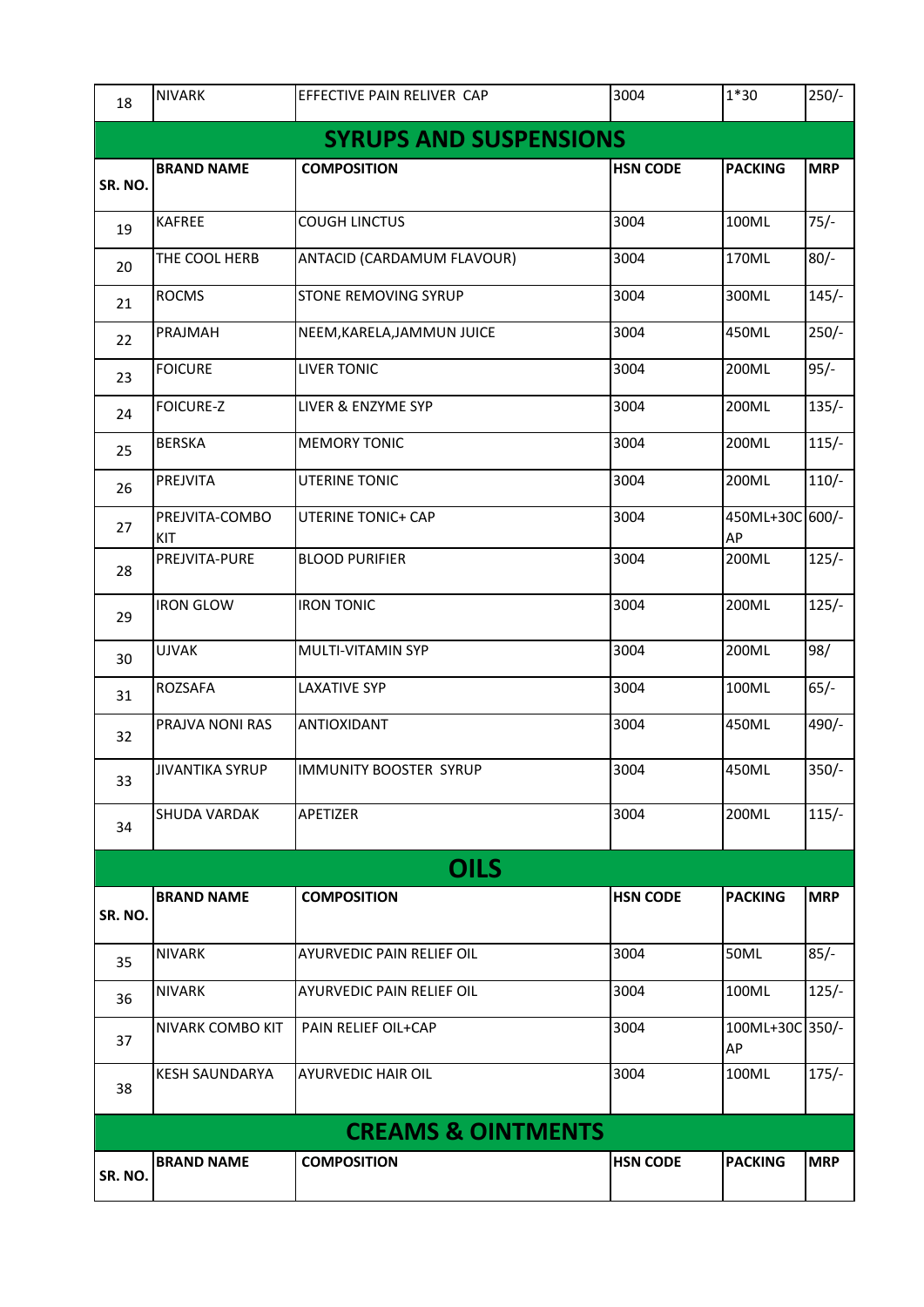| 39                                | <b>NIVARK</b>           | ANTI INFLAMMATORY OINTMENT                                   | 3004            | 30GM           | $85/-$     |  |  |
|-----------------------------------|-------------------------|--------------------------------------------------------------|-----------------|----------------|------------|--|--|
| 40                                | <b>ECZEGO</b>           | ANTI FUNGAL CREAM                                            | 3004            | 30GM           | $172/-$    |  |  |
| 41                                | PRAJVA CALAMINE         | CALAMINE LOTION                                              | 3004            | 100ML          | $152/-$    |  |  |
| 42                                | ARSHFREE                | <b>ANTI PILES &amp; HAEMORRHOIDS</b>                         | 3004            | 30GM           | $85/-$     |  |  |
|                                   |                         | <b>POWDER &amp; GRANULES</b>                                 |                 |                |            |  |  |
| SR. NO.                           | <b>BRAND NAME</b>       | <b>COMPOSITION</b>                                           | <b>HSN CODE</b> | <b>PACKING</b> | <b>MRP</b> |  |  |
| 43                                | PRAJVA-ISABGOL          | <b>ISABGOL</b>                                               | 3004            | 100GM          | $160/-$    |  |  |
| 44                                | <b>JIVANTIKA KADHAA</b> | <b>IMMUNITY BOOSTER</b>                                      | 3004            | 100GM          | $175/-$    |  |  |
| 45                                | <b>LACTO LADY</b>       | LACTATION GRANULES                                           | 3004            | 200GM          | $285/-$    |  |  |
| 46                                | <b>ROZSAFA</b>          | <b>LAXTATIVE SACHET</b>                                      | 3004            | $1*20$         | $190/-$    |  |  |
| 47                                | <b>ROZSAFA</b>          | <b>LAXTATIVE GRANULES</b>                                    | 3004            | 200GM          | $176/-$    |  |  |
| 48                                | PRAJVA POWER            | <b>PROTEIN GRANULES</b>                                      | 3004            | 200GM          | $175/-$    |  |  |
| <b>SOAPS</b>                      |                         |                                                              |                 |                |            |  |  |
| SR. NO.                           | <b>BRAND NAME</b>       | <b>COMPOSITION</b>                                           | <b>HSN CODE</b> | <b>PACKING</b> | <b>MRP</b> |  |  |
| 49                                | <b>NEEMTRA</b>          | <b>NEEM SOAP</b>                                             | 3004            | 75GM           | $65/-$     |  |  |
| <b>MALT</b>                       |                         |                                                              |                 |                |            |  |  |
| SR. NO.                           | <b>BRAND NAME</b>       | <b>COMPOSITION</b>                                           | <b>HSN CODE</b> | <b>PACKING</b> | <b>MRP</b> |  |  |
| 50                                | <b>EMOPOWER</b>         | MALT( NUTRITIONAL SUPPLEMNET ( FOR ALL<br><b>AGE GROUPS)</b> | 3004            | 400GM          | $360/-$    |  |  |
| <b>DROPS</b>                      |                         |                                                              |                 |                |            |  |  |
| SR.NO                             | <b>BRAND NAME</b>       | <b>COMPOSITION</b>                                           | <b>HSN CODE</b> | <b>PACKING</b> | <b>MRP</b> |  |  |
| 51                                | KALSHIFAH -T            | USEFUL AS IN COLD COUGH                                      | 3004            | 30ML           | $275/-$    |  |  |
| <b>TOOTHPASTE &amp; MOUTHWASH</b> |                         |                                                              |                 |                |            |  |  |
| SR. NO.                           | <b>BRAND NAME</b>       | <b>COMPOSITION</b>                                           | <b>HSN CODE</b> | <b>PACKING</b> | <b>MRP</b> |  |  |
| 52                                | PREDENT                 | HERBAL TOOTHPASTE                                            | 3004            | 100GM          | $80/-$     |  |  |
| 53                                | PRATHM-VAK              | HERBAL MOUTH WASH                                            | 3004            | 100ML          | $85/-$     |  |  |
| <b>HAND SANITIZER</b>             |                         |                                                              |                 |                |            |  |  |
|                                   |                         |                                                              |                 |                |            |  |  |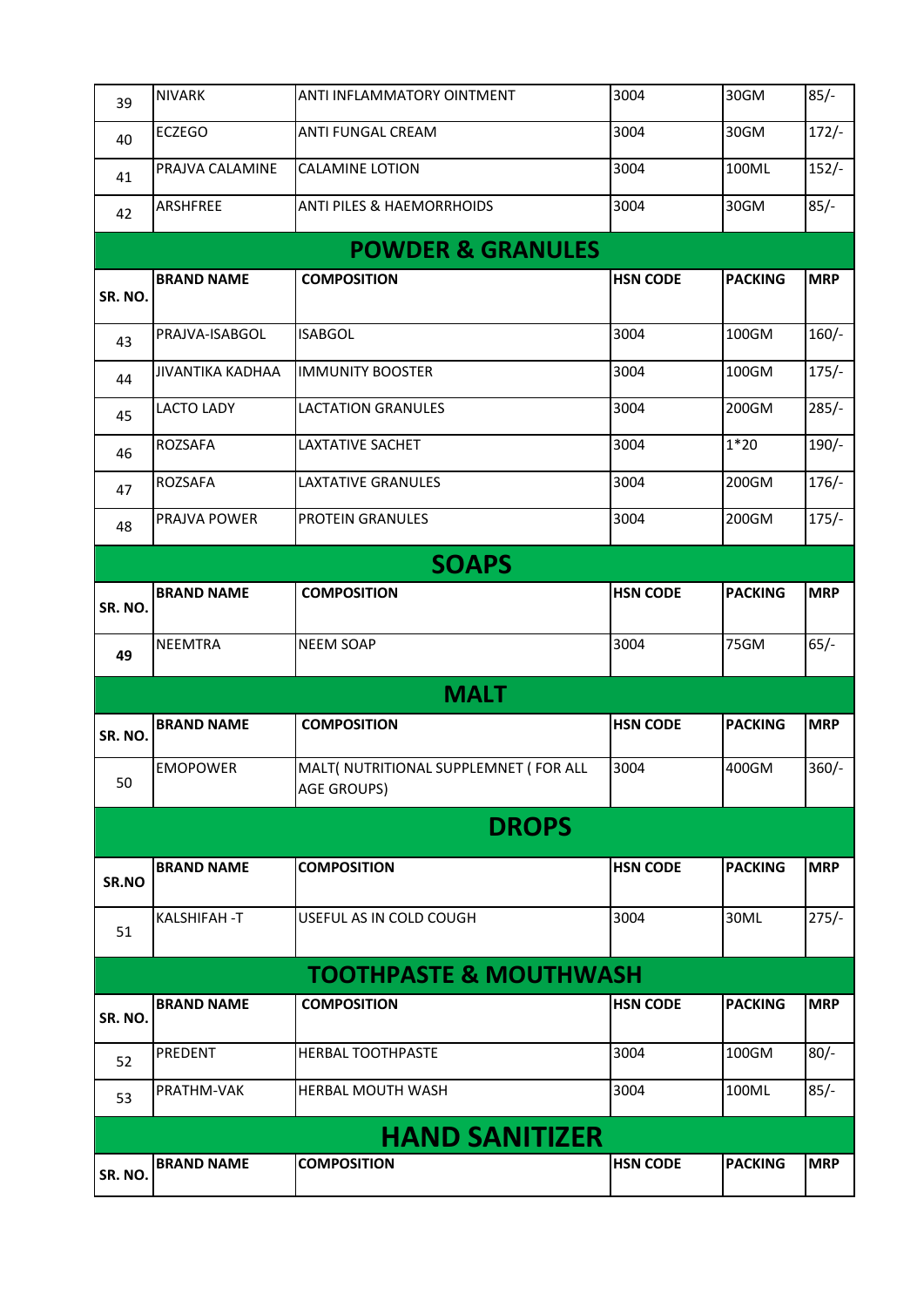| 54             | <b>HANDY FRESH</b>                                                                                                                                                      | <b>HAND SANITIZER</b>                             | 3004            | 500ML          | $250/-$    |  |
|----------------|-------------------------------------------------------------------------------------------------------------------------------------------------------------------------|---------------------------------------------------|-----------------|----------------|------------|--|
| 55             | <b>HANDY FRESH</b>                                                                                                                                                      | <b>HAND SANITIZER</b>                             | 3004            | 200ML          | $100/-$    |  |
| 56             | <b>HANDY FRESH</b>                                                                                                                                                      | <b>VEGETABLE AND FRUIT WASH</b>                   | 3004            | 500ML          | $349/-$    |  |
| 57             | <b>HANDY FRESH</b>                                                                                                                                                      | <b>HAND WASH</b>                                  | 3004            | 250ML          | $99/-$     |  |
|                |                                                                                                                                                                         | <b>DROID COSMETIC</b>                             |                 |                |            |  |
| SR. NO.        | <b>BRAND NAME</b>                                                                                                                                                       | <b>COMPOSITION</b>                                | <b>HSN CODE</b> | <b>PACKING</b> | <b>MRP</b> |  |
| 58             | <b>DROID NEEM FACE</b><br><b>WASH</b>                                                                                                                                   | <b>NEEM FACE WASH</b>                             | 3004            | 75ML           | $90/-$     |  |
| 59             | <b>DROID PAPAYA</b><br><b>GRAPES F.W</b>                                                                                                                                | PAPAYA GRAPES FACEWASH                            | 3004            | 75ML           | $95/-$     |  |
| 60             | <b>DROID KESAR</b><br><b>CHANDAN F.W</b>                                                                                                                                | <b>KESAR CHANDAN FACEWASH</b>                     | 3004            | 75ML           | $120/-$    |  |
| 61             | <b>DROID SUNSCEEN</b><br>LOTION                                                                                                                                         | UV PROTECTION SPF30                               | 3004            | 75ML           | $175/-$    |  |
| 62             |                                                                                                                                                                         | DROID MOISTURIZER SHEA & COCOA BUTTER MOISTURIZER | 3004            | 400ML          | $275/-$    |  |
| 63             | <b>DROID ANTI</b><br><b>DANDRUFF</b><br><b>SHAMPOO</b>                                                                                                                  | ANTI DANDRUFF SHAMPOO                             | 3004            | 120ML          | $125/-$    |  |
|                |                                                                                                                                                                         | sho                                               |                 |                |            |  |
| 1              | This Price List is subject to change as per raw material, packing material cost and availability and the prices<br>are Exclusive Of GST tax.                            |                                                   |                 |                |            |  |
| $\overline{2}$ | We require, GST, Adhaar Card, PAN card and one identity proof for our legal records.                                                                                    |                                                   |                 |                |            |  |
| 3              | The Company Has All Rights To Change The Schemes And The Rates At Any Time Due To Fluctuation Of Raw<br>Material Or Any Other Taxes Applicable Due To Any Govt. Policy. |                                                   |                 |                |            |  |
| 4              | Goods Once Sold Will Not Be Taken Back Until Any Technical Fault Is There In the Quality of the Product.                                                                |                                                   |                 |                |            |  |
| 5              | Any query/issue regarding goods related to rate difference, quality & other faults, will be entertain within<br>15 days of receiving of goods.                          |                                                   |                 |                |            |  |
| 6              | PAYMENT MODE - ADVANCE                                                                                                                                                  |                                                   |                 |                |            |  |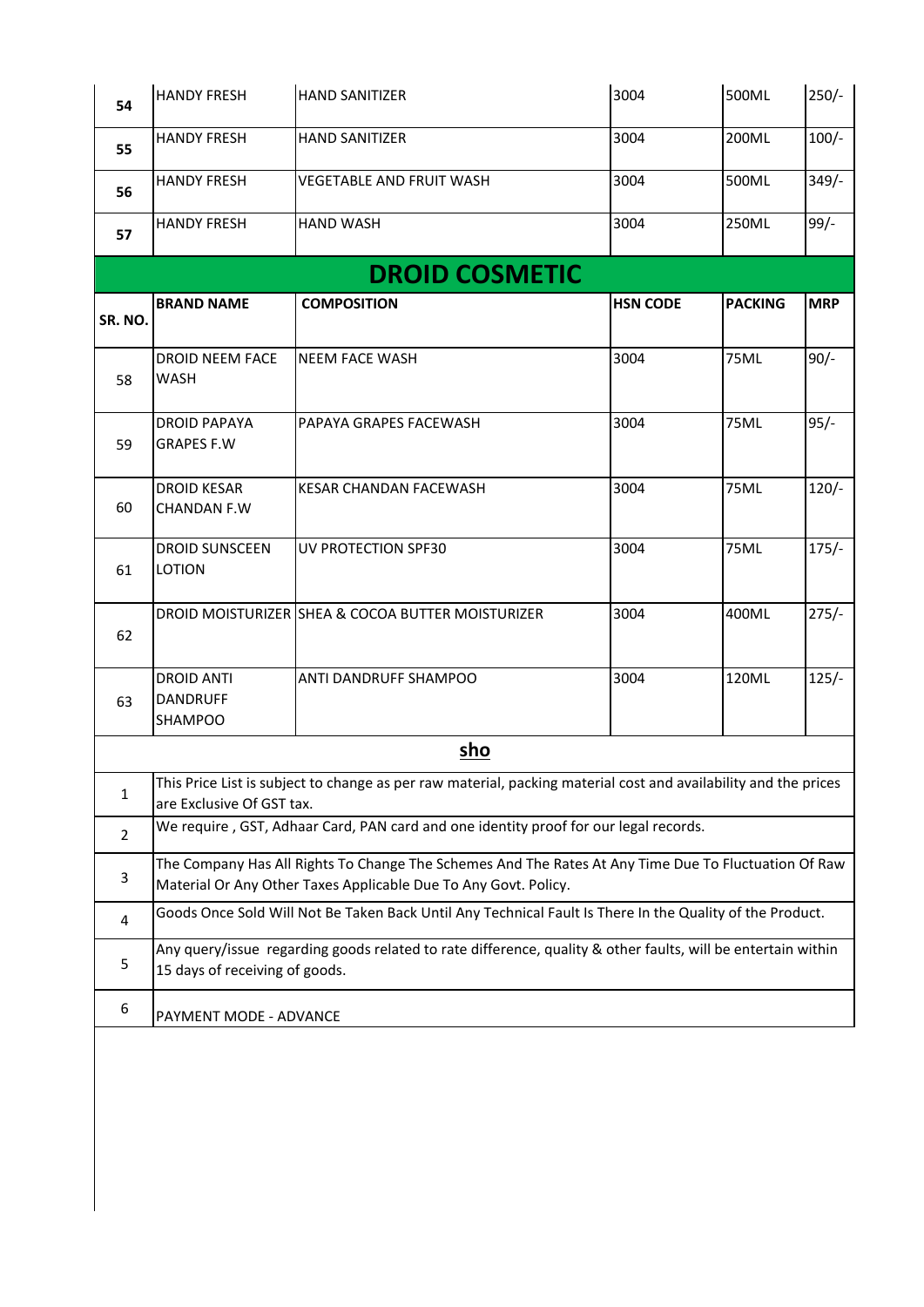$\overline{\phantom{a}}$